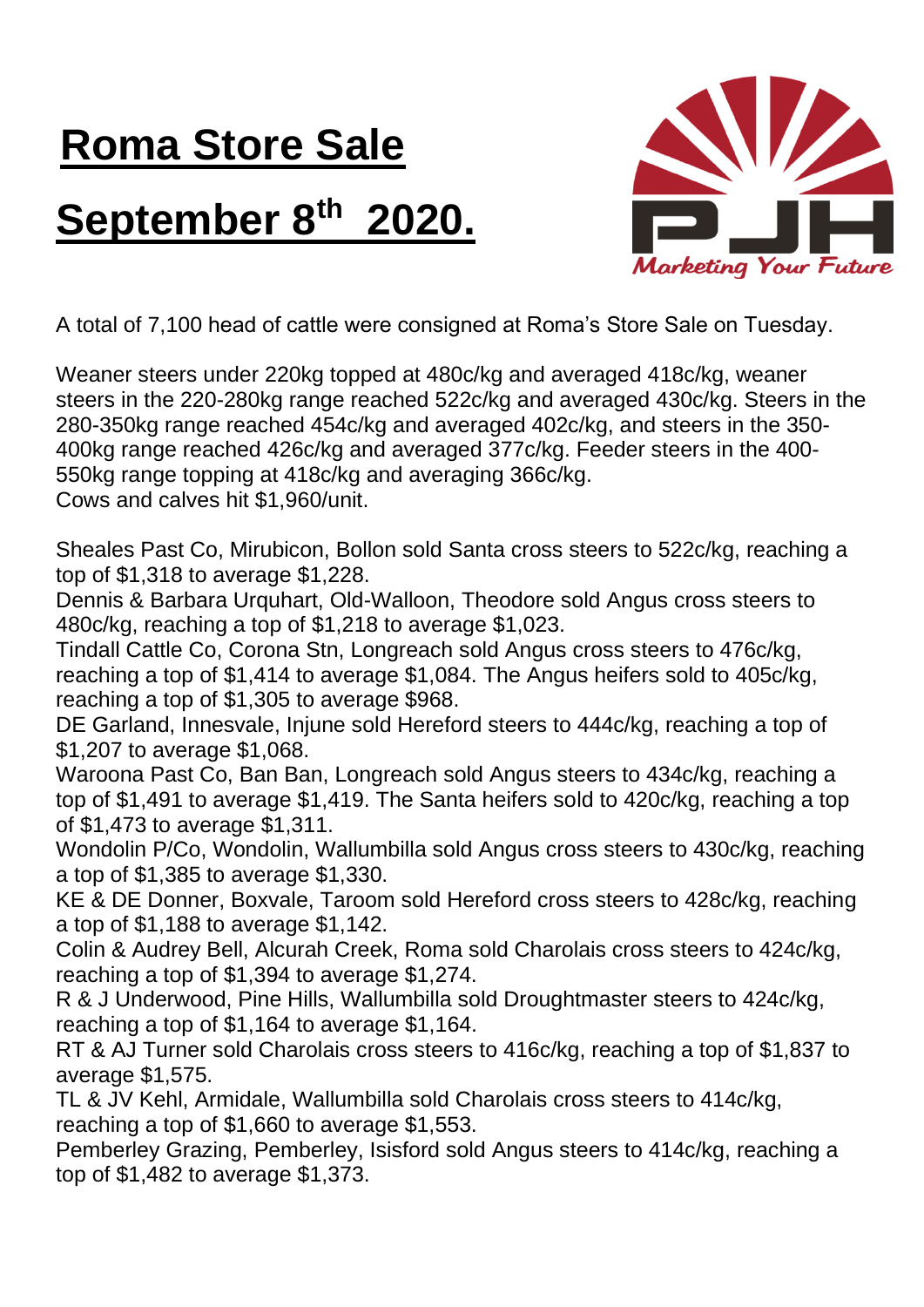GS & CJ White, Marionvale, Surat sold Charolais steers to 410c/kg, reaching a top f \$1,649 to average \$1,553.

Cormack SG & RW & TA sold Charolais cross steers to 395c/kg, reaching a top of \$1,819 to average \$1,633.

Belfast Investments, Belfast, Winton sold Brahman cross steers to 392c/kg, reaching a top of \$1,761 to average \$1,510.

Wardsdale Grazing Co, Wardsdale, Charleville sold Droughtmaster cross steers to 384c/kg, reaching a top of \$1,760 to average \$1,699.

Jim McDonald, Wyrapa, Charleville sold Droughtmaster cross steers to 320c/kg, reaching a top of \$1,827 to average \$1,827.

Heifers under 220kg topped at 494c/kg and averaged 409c/kg, while heifers in the 220-280kg range topped at 436c/kg and averaged 385c/kg. Heifers in the 280- 350kg range topped at 422c/kg, averaging 358c/kg. Heifers in the 350-450kg range topped at 418c/kg, averaging 346c/kg.

Bangor Cattle Co Pty Ltd, Tomoo, Mitchell sold Charolais heifers to 450c/kg, reaching a top of \$1,055 to average \$797.

Bill & Mavis Graham, Gladfield, Roma sold Angus cross heifers to 422c/kg, reaching a top of \$1,692 to average \$1,386.

Heslin Contracting & DJ, Hilton Park, Julia Creek sold Charbray heifers to 414c/kg, reaching a top of \$1,540 to average \$1,047.

Golden Pastoral Holdings sold Charolais cross heifers to 412c/kg, reaching a top of \$1,236 to average \$1,104.

Torres Park Grazing, Cherry Hills, Injune sold Santa heifers to 395c/kg, reaching a top of \$1,552 to average \$1,499.

Skygrove Pty Ltd, Yurnga, Taroom sold Droughtmaster cross heifers to 344c/kg, reaching a top of \$1,198 to average \$1,090.

Cows in the 300-400kg range reached 263c/kg and averaged 225c/kg, while cows in the 400kg-500kg range reached 280c/kg and averaged 243c/kg. Cows over 500kg topped at 300c/kg, averaging 252c/kg.

Tambo Stn Past Co, Tambo Station, Tambo sold Santa cows to 265c/kg, reaching a top of \$1,738 to average \$1,517.

Ralco Pty Ltd, Aberfoyle Stn, Torrens Creek sold Wagyu cows to 263c/kg, reaching a top of \$939 to average \$778.

## *Next week PJH sell 2 nd position*